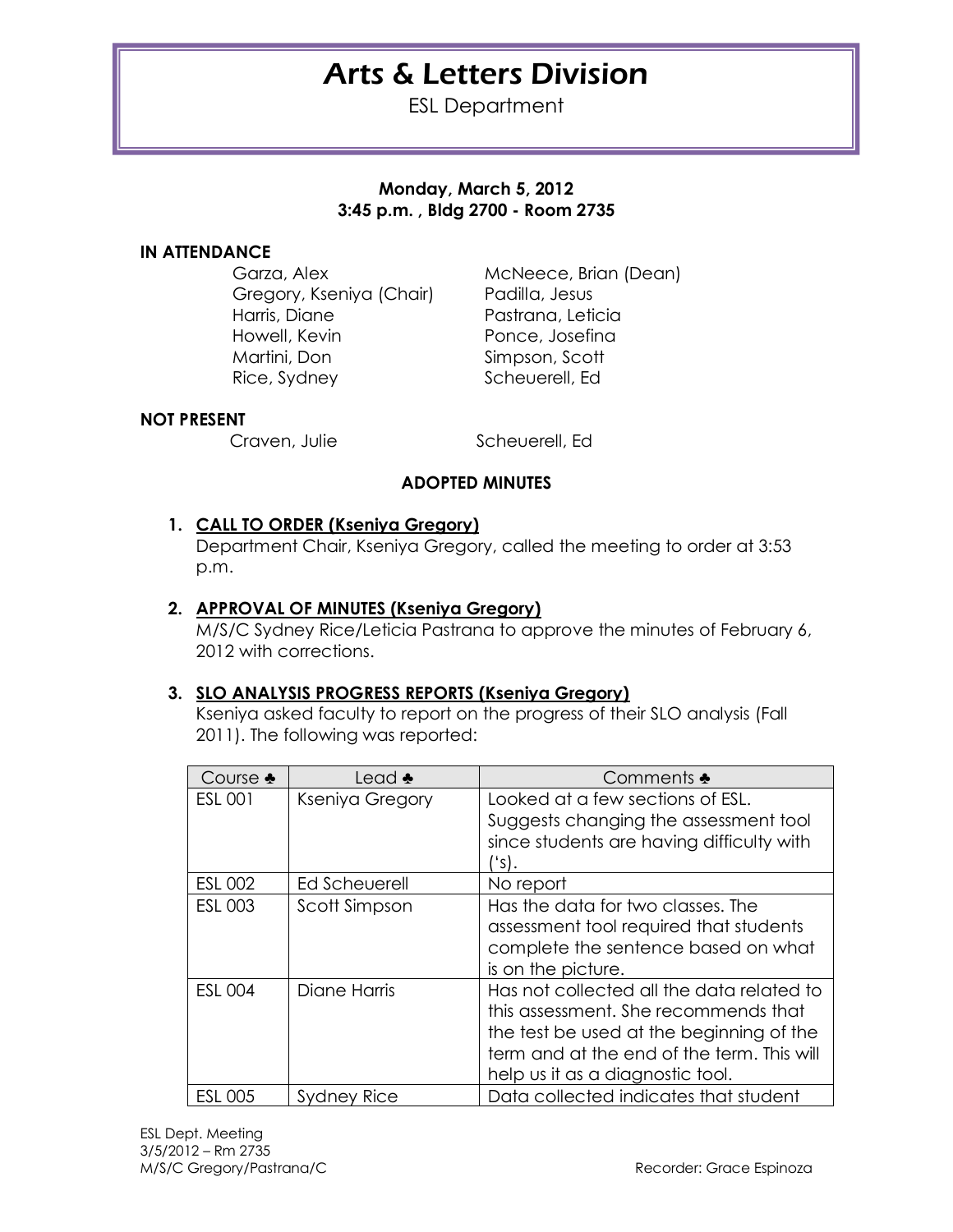|                |                    | scores are below 60%. She believes part<br>of this is related to the cycle assessment<br>being given at the end along with the<br>final exam.                                                                                                          |
|----------------|--------------------|--------------------------------------------------------------------------------------------------------------------------------------------------------------------------------------------------------------------------------------------------------|
| <b>ESL 010</b> | Josefina Ponce     | Language Lab assessment is complete                                                                                                                                                                                                                    |
| <b>ESL 011</b> | Alex Garza         | Collected data and analyzed it.<br>Students had difficulty using the verb<br>"wearing" and "why" 70% of the<br>students used it incorrectly.                                                                                                           |
| ESL 012        | Josefina Ponce     | Completed assessment                                                                                                                                                                                                                                   |
| ESL 013        | Kevin Howell       | Has not finished collecting the data from<br>adjunct. He recommends that the SLO<br>assessments are distributed earlier in the<br>semester.                                                                                                            |
| ESL 014        | Don Martini        | Completed assessments                                                                                                                                                                                                                                  |
| ESL 015        | <b>Sydney Rice</b> | Is in the process of compiling the data                                                                                                                                                                                                                |
| <b>ESL 024</b> | Leticia Pastrana   | Assessment results demonstrate that<br>students have difficulty understanding<br>major/minor details. Leticia<br>recommends that faculty look at the<br>current textbooks used by adjunct to<br>verify that they meet COR and program<br>requirements. |
| <b>ESL 025</b> | Ed Scheuerell      | No report.                                                                                                                                                                                                                                             |

SLO Committee - Gift Card: Raffle winner Kevin Howell.

**ACTION:** *All SLO Assessment forms must be in electronic format. The deadline to submit assessments is March 15th.* 

## **4. CURRICULUM/SCHEDULE UPDATE (Kseniya Gregory)**

Kseniya reported that the Technical Review Committee is concerned over the deletion of 1 unit courses. Specific emphasis is being geared for Levels 1 & 2. Faculty discussed the continuation of ESL 031, 032, 041, 042, 051, and 052 for Levels 1 & 2 along with course offerings in ESL 037 and ESL 038 for Developmental English courses.

## **5. SUMMER/WINTER CLASSES SELECTION PROCEDURES (Kseniya Gregory)**

Kseniya reported that ESL Faculty has expressed concern over the current class selection process for both Summer and Winter terms.

**ACTION:** *Voted 5-4, in favor of selecting classes based on seniority without losing your place if you pass. Please see attachment.*